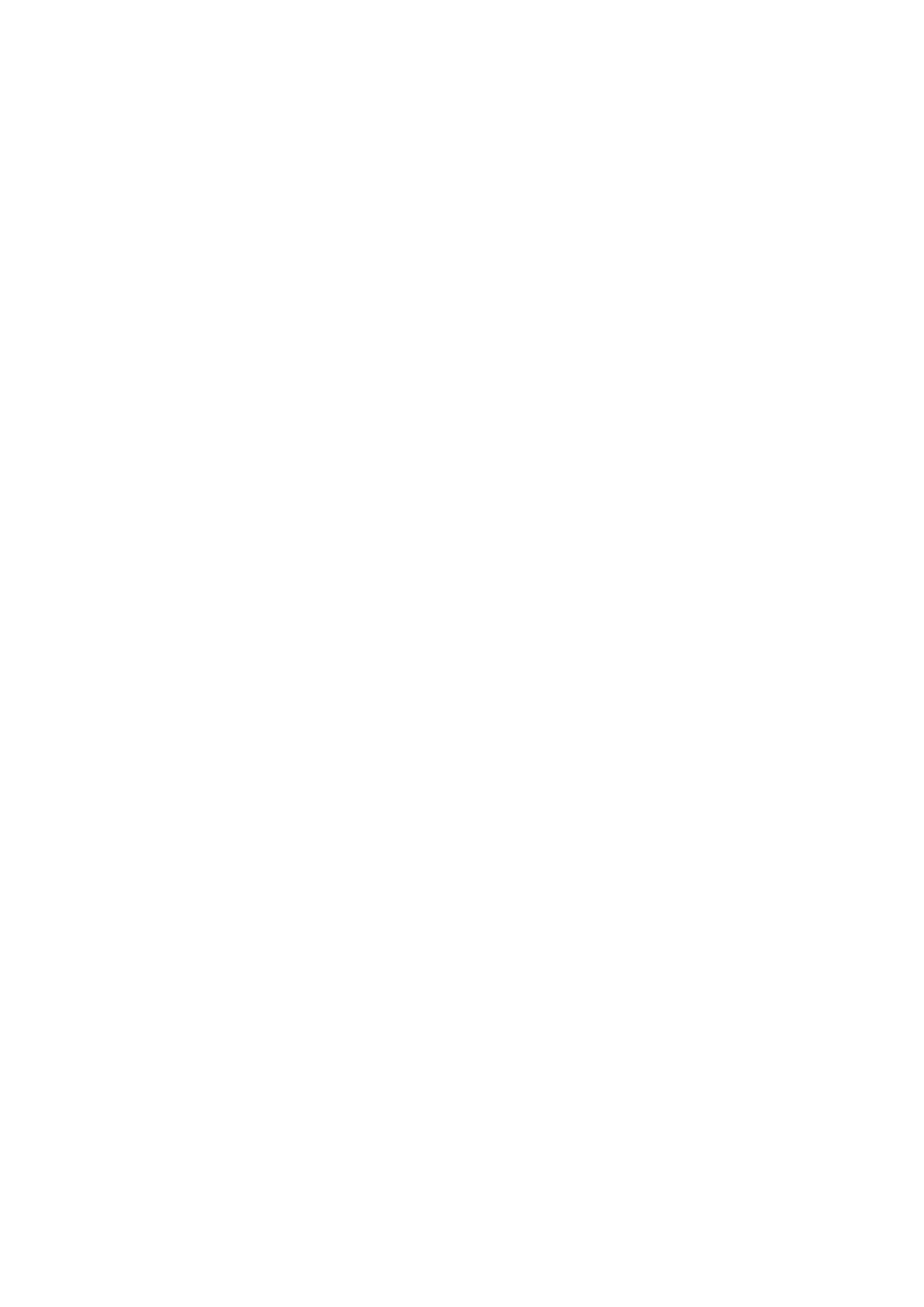Mr Speaker,

Over two years ago, our world faced challenges and uncertainties brought about by the global COVID-19 pandemic. Governments were tested on their agility, responsiveness and leadership.

The Tasmanian Liberal Government took swift action, leading the nation in protecting our community, in business and social supports, and in bold initiatives to rapidly recover and rebuild.

The pandemic caused economic volatility, and we responded with strong actions that secured a more resilient economy.

The challenges are not over, and we must build on the gains made.

As the new Treasurer I intend to continue in the Liberal tradition of the previous eight budgets in building business and community confidence through strengthening our economy and by delivering on our commitments.

This means we can focus on what matters to Tasmanians: health, education, housing, and building safe, inclusive, thriving communities.

The Rockliff Liberal Government's vision is for Tasmania to be a place where everyone is encouraged and supported to be the best they can be.

To achieve this we will harness our comparative advantages, create more opportunities for Tasmanians, and maintain a robust economy.

The 2022-23 State Budget is about *strengthening Tasmania's future, delivering for all Tasmanians.*

#### **Strong Budget Foundations**

Mr Speaker,

Responsible Budget management has been a hallmark of this Government and today's Budget is built on this foundation.

This has enabled the Government to navigate the worst of the pandemic, providing economic and social support measures in excess of \$1.5 billion.

Those measures have worked.

Despite the impact of the pandemic, the Tasmanian economy remains strong.

Since we came to Government 26 000 jobs have been created around the State and the unemployment rate is at 3.8 per cent – the lowest level on record, and half of what it was in March 2014.

Business confidence is up, resulting in more investment and jobs.

Mr Speaker,

For nine consecutive quarters the Tasmanian economy has led the nation in the CommSec State of the State Reports, holding the mantle of the best-performing economy and ranking highly in the key economic indicators.

Tasmanian exports of goods are at record highs, growing by almost 25 per cent to reach \$4.6 billion in the 12 months to March 2022.

Retail trade was \$665.9 million in March, 15.3 per cent higher than before the pandemic and a staggering 45.4 per cent higher than when we came to Government.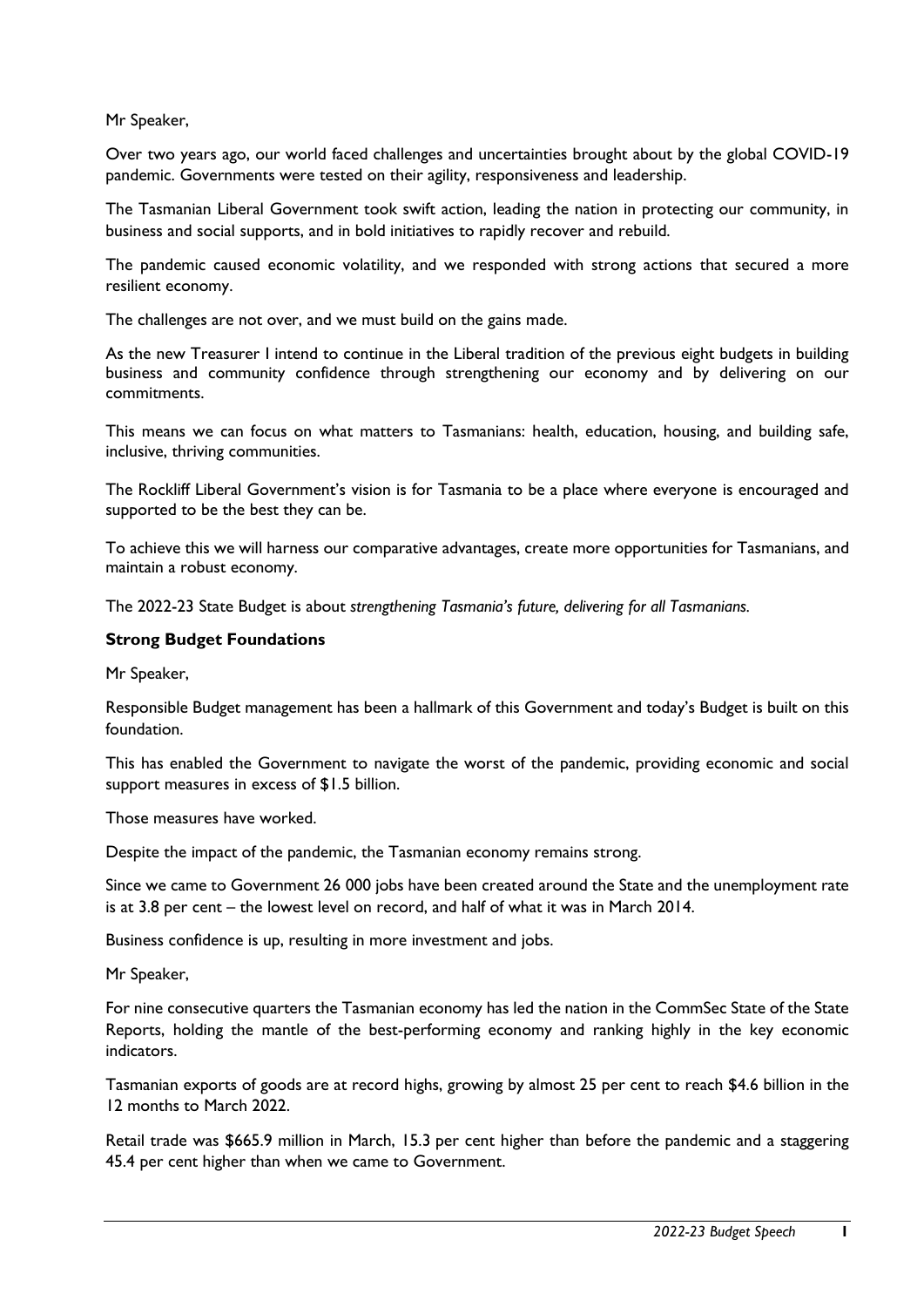In 2020-21, our economy grew by 3.8 per cent, the second strongest growth in Australia and more than double the growth experienced in the national economy.

In 2021-22, the Tasmanian economy is expected to grow by  $3\frac{3}{4}$  per cent, while State Final Demand is estimated to grow by 6 per cent.

Treasury forecasts that above-average economic growth will continue in 2022-23 and 2023-24.

Having a strong economy has allowed the Government to invest more into health, education, housing and community infrastructure.

It has also given us the capacity to do more in this Budget to keep our children safe and deliver on our commitments.

# **Cost of Living Supports**

Mr Speaker,

Although our economy has recovered well from the impacts of the pandemic, the world is currently witnessing a volatile economic environment.

The global economic outlook deteriorated following the invasion of Ukraine and lockdowns in China, affecting key manufacturing hubs and putting pressure on supply chains.

These events have translated into higher costs for Tasmanian households and businesses.

The Government understands the pressure this places on household budgets.

That is why the Budget provides over \$305 million in concessions to support vulnerable Tasmanians to meet essential costs of living, including the cost of water and sewerage, electricity and council rates.

It includes \$39 million over four years in concessions for water and sewerage bills and, importantly, this concession is indexed annually in accordance with movements in the Consumer Price Index for Hobart to ensure the value of the concession is maintained.

A further \$79 million in council rate remissions will be provided over the next four years, while electricity concessions of \$186 million will also be provided to eligible concession card holders to help manage their electricity bills.

To ensure the value of the concession is maintained, the electricity concession daily rates are revised annually to reflect any increase in the standing offer prices approved by the Tasmanian Economic Regulator.

Mr Speaker,

We also have amongst the lowest regulated electricity prices in the nation and are working with Aurora not to pass on the costs associated with the Aurora plus App.

Over the past seven years, in real terms, regulated energy prices have decreased by 18 per cent for residential customers and over 27 per cent for small business customers.

The Government is also supporting lower fuel prices through the Fuel Check website and App, which continues to put competitive pressure on fuel prices.

We have also delivered the lowest vehicle registration premiums of all the states and territories and introduced quarterly registration payments to help bill smoothing for households.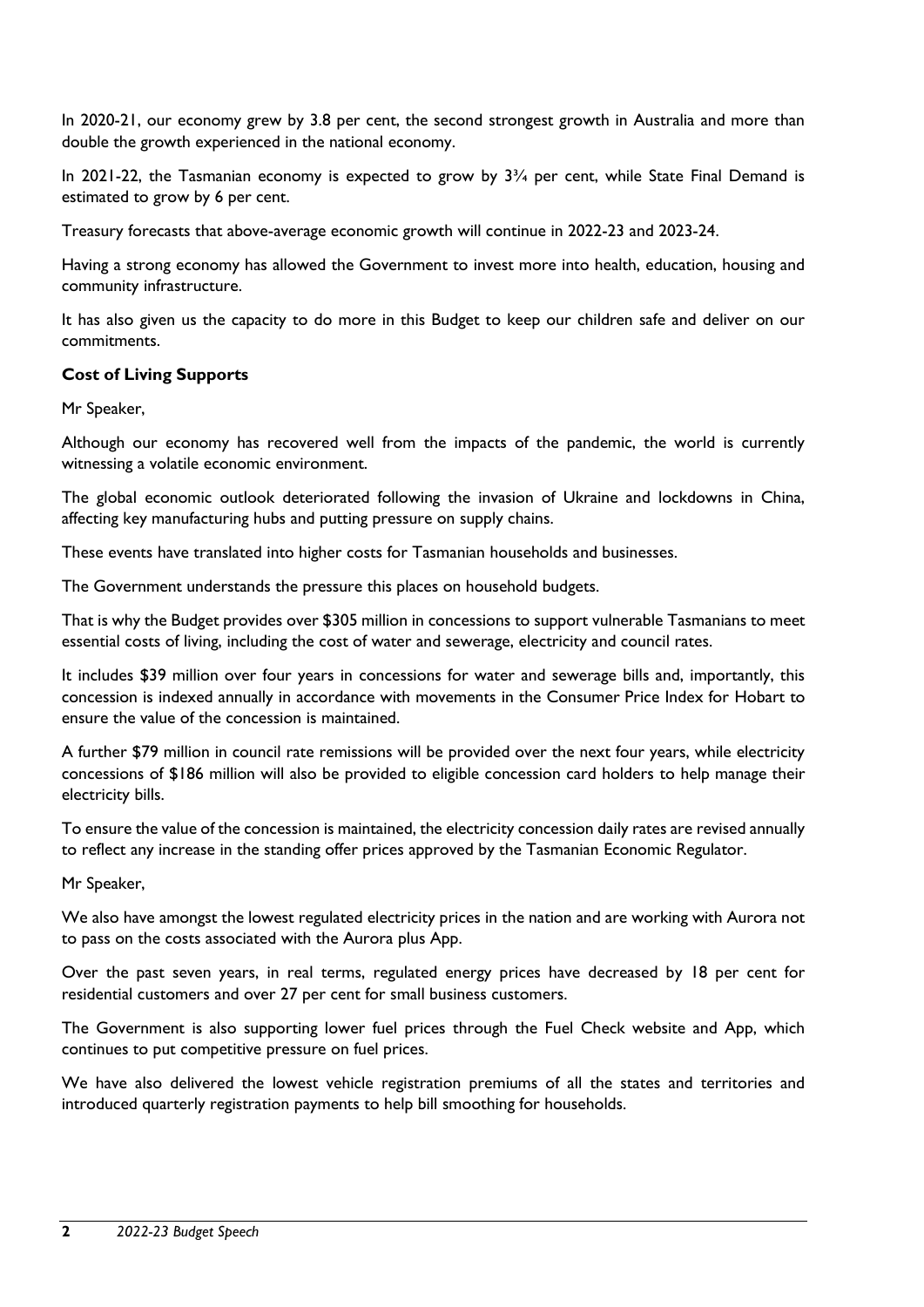# **Budget Position**

Mr Speaker,

This Budget strengthens Tasmania's future.

Despite the impact of COVID-19 on our economy, we are carefully getting the Budget back on track and into surplus over the Forward Estimates.

In 2023-24 we will return to a Net Operating Surplus of \$19.1 million, with \$32.2 million in 2024-25 and \$30.5 million in 2025-26.

As we transition to living with COVID, the Budget also provides the flexibility needed to ensure we can respond to emerging issues, and for this purpose the Treasurer's Reserve is maintained at \$300 million over the Budget and Forward Estimates.

I have also tasked Treasury with providing advice to me on strategies to ensure our debt levels remain within manageable limits into the future so we can again use our balance sheet to shield Tasmanian jobs and families should external shocks to our economy occur in the future.

Mr Speaker,

Tasmania's GST share is important for our state and we will not take a backward step in advocating our clear position on this issue.

It has always been the position of our Government that the GST no worse-off guarantee should continue in perpetuity.

As a small state we should not be losing out to other states that are swimming in mining royalties and posting multi-billion-dollar surpluses. This will be a test of the new Federal Government and whether they will govern for all.

It will also be a test for the new government whether it can control national inflation as promised, without reneging on any of the commitments made to Tasmania.

# **Health, Mental Health and Wellbeing**

Mr Speaker,

The health of every Tasmanian continues to be our highest priority, and we continue to allocate more funding for health than any previous government.

In this Budget, health expenditure will increase to \$11.2 billion and now accounts for 33.6 per cent of the Budget's total operating expenditure, compared to 28 per cent in 2013-14.

We will spend on average \$7.3 million every day on delivering health services to the Tasmanian community.

To meet demand pressures in our hospitals, we are investing a further \$50 million to lock in the beds we opened in preparation for border changes last December.

This is complemented with more than \$12 million for public-private partnerships to meet demand and the Government's \$196 million state-wide four-year elective surgery plan to deliver more surgeries sooner.

Mr Speaker,

The Government is already investing significantly in community and GP-led healthcare and hospital avoidance programs, and this Budget includes \$30 million for the Community Rapid Response Service across the State.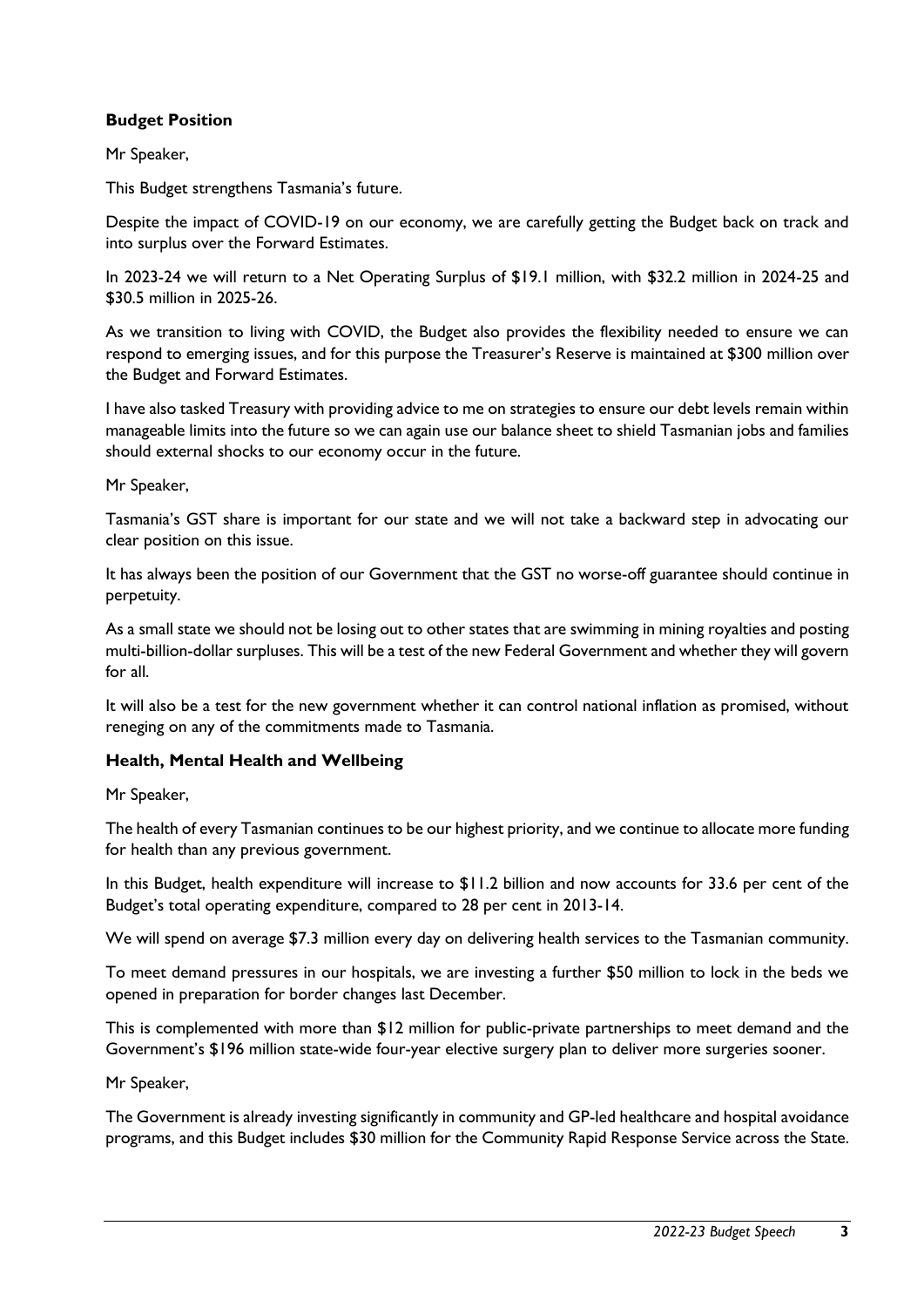The Budget also invests into our rural hospitals with \$17.7 million for the Safe Staffing Model and \$3.8 million for additional staff.

As a major initiative, this Budget begins a game-changing investment into digital health, with \$150 million allocated over the next four years to continue improving access to healthcare.

This significant investment will provide for a fully integrated health care system, while increasing capacity and efficiency by better connecting our community health care and hospital sectors so more Tasmanians can access the healthcare they need where they need it.

This builds on our Government's investments in regional telehealth which has been embraced by clinicians and patients.

# Mr Speaker,

Like other jurisdictions, demand for ambulance services is increasing and this Budget provides Ambulance Tasmania with \$48.6 million for paramedics.

This investment will fund an additional 11 paramedics for the Huonville and Sorell Ambulance Stations, providing fully qualified paramedics crews on duty 24 hours a day, seven days a week.

This builds on the 243 extra paramedics we have recruited since 2014.

Our highly successful southern Emergency Mental Health Co-response model (PACER) pilot has supported over 400 clients, with 74 per cent remaining in the community instead of being transferred to hospital.

We are continuing this important initiative with \$9 million and will commence a North West PACER pilot in early 2023 as we move to a state-wide model.

Mr Speaker,

The 2022-23 Budget provides \$2.6 million for a new Safety and Quality Team to improve clinical outcomes, and \$6.5 million for the continued delivery of the Mental Health Reform Program, including the roll-out of adult Acute Care and Continuing Care models in the North and North West.

We are also continuing to invest \$45 million in our Child and Adolescent Mental Health reforms.

This year will see new services established, including a youth forensic service and a specialist service for children in out of home care.

The Budget provides \$20 million to continue implementation of the recommendations of the Roy Fagan Centre Review, to further improve patient care through Older Persons Mental Health Services.

Funding of \$1.5 million is provided to continue implementation of Tasmania's overarching mental health plan, Rethink 2020, with a focus on suicide prevention.

Mr Speaker,

We are committed to ensuring those seeking alcohol and other drug treatment can get the right care when and where they need it.

We have allocated \$7.5 million over two years to continue the implementation of the Reform Agenda for the Alcohol and Other Drug Sector in Tasmania, and \$1.3 million to support the Tasmanian Drug Strategy, to reduce the harms associated with the use of alcohol, tobacco and other drugs.

Mr Speaker,

This Budget includes a significant \$654 million investment over the next four years for upgrades at all four major hospitals and investment into rural hospitals and community health services.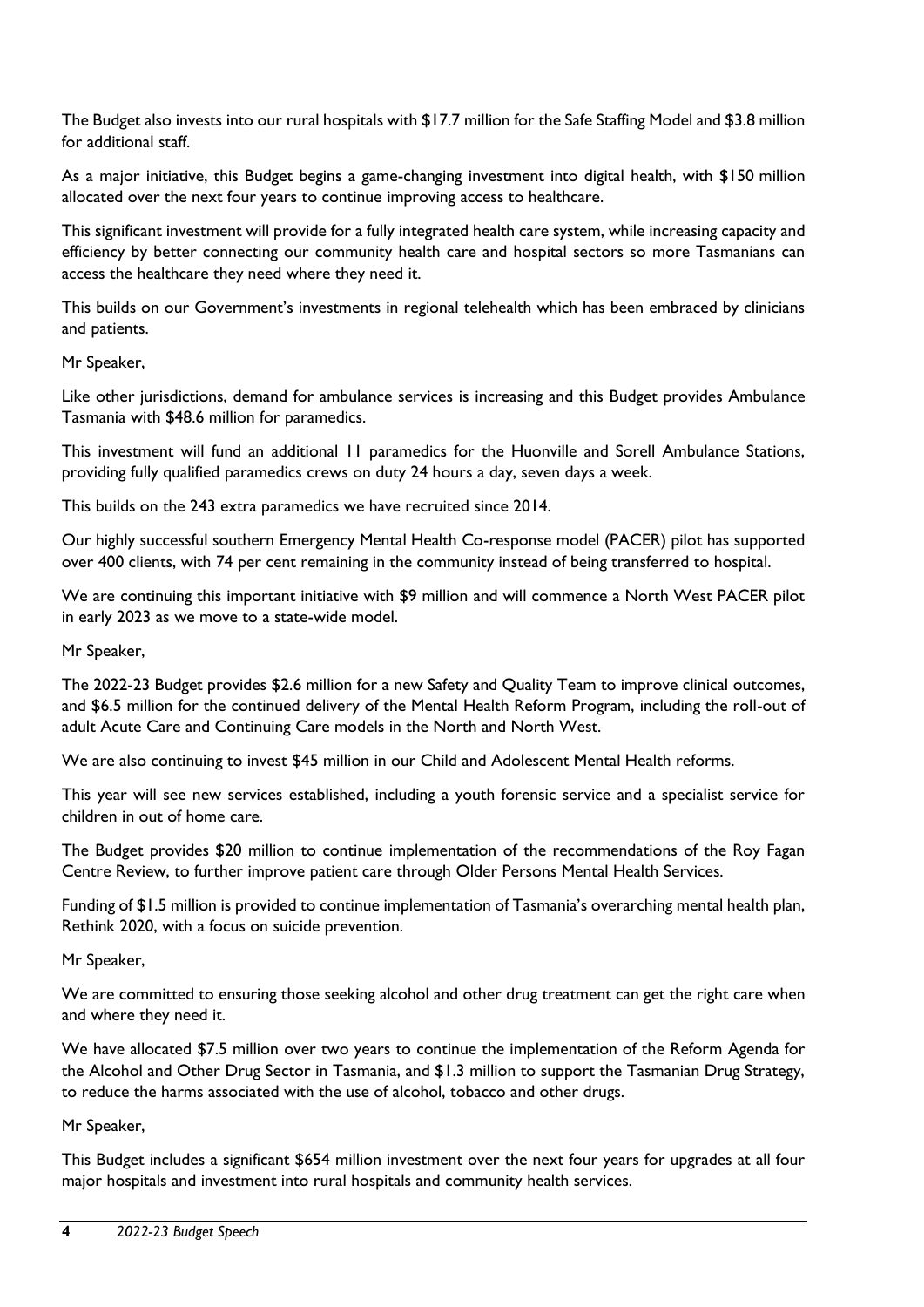With the inclusion of the Government's investment in digital health, we will invest \$1.5 billion into contemporary health infrastructure over the next decade.

#### **Housing**

Mr Speaker,

This Government is taking unprecedented action to assist more Tasmanians into homes.

While our economy is strong, we also know that many Tasmanians are still doing it tough and there is more work to do.

That's why this Government is implementing the most comprehensive and ambitious affordable housing strategy in Tasmania's history.

Through this Budget the Government will invest up to \$538 million into social and affordable housing and homelessness initiatives, with \$204 million in 2022-23 alone.

We also on track to build 1 500 homes by June next year, rising to a total of 10 000 new homes by 2032 as part of our 10-year \$1.5 billion housing package.

We are making good progress in establishing Tasmania's new Housing Authority, which will be tasked with building and acquiring these homes, as well as partnering with the our community housing partner organisations to increase supply and deliver more affordable homes than ever before.

Mr Speaker,

Our existing measures to build more houses and make it easier to get into the housing market are making a difference to Tasmanians.

We have underpinned new building activity through the ancillary dwellings program, the First Home Owners Grant and the Tasmanian HomeBuilder grant.

More than 1 062 blocks of land state-wide have now been approved under the headworks holiday program, with another 116 currently being assessed.

To further expand land supply, this Budget extends this program, doubling the Residential Land Rebate available from \$15 million to \$30 million.

Since coming to government, our First Home Owners Grants have helped more than 4 000 mostly younger Tasmanians into their first homes.

In this Budget, we extend the \$30 000 First Home Owners Grant to 30 June 2023.

We are also helping Tasmanians on lower incomes buy their own home with enhancements to our shared equity program, which reduces the deposit needed to only two per cent, taking effect in July.

Mr Speaker,

The Government's ancillary dwelling grant program continues to progress well with over 185 new dwellings being developed under the program as new long-term rental stock.

The Budget provides an additional \$2.5 million to the program for a further 250 new ancillary dwellings to add to the rental stock.

The property value threshold for stamp duty concessions has been increased to \$600 000 to reflect increases in property prices and ensure assistance is available to those entering the market.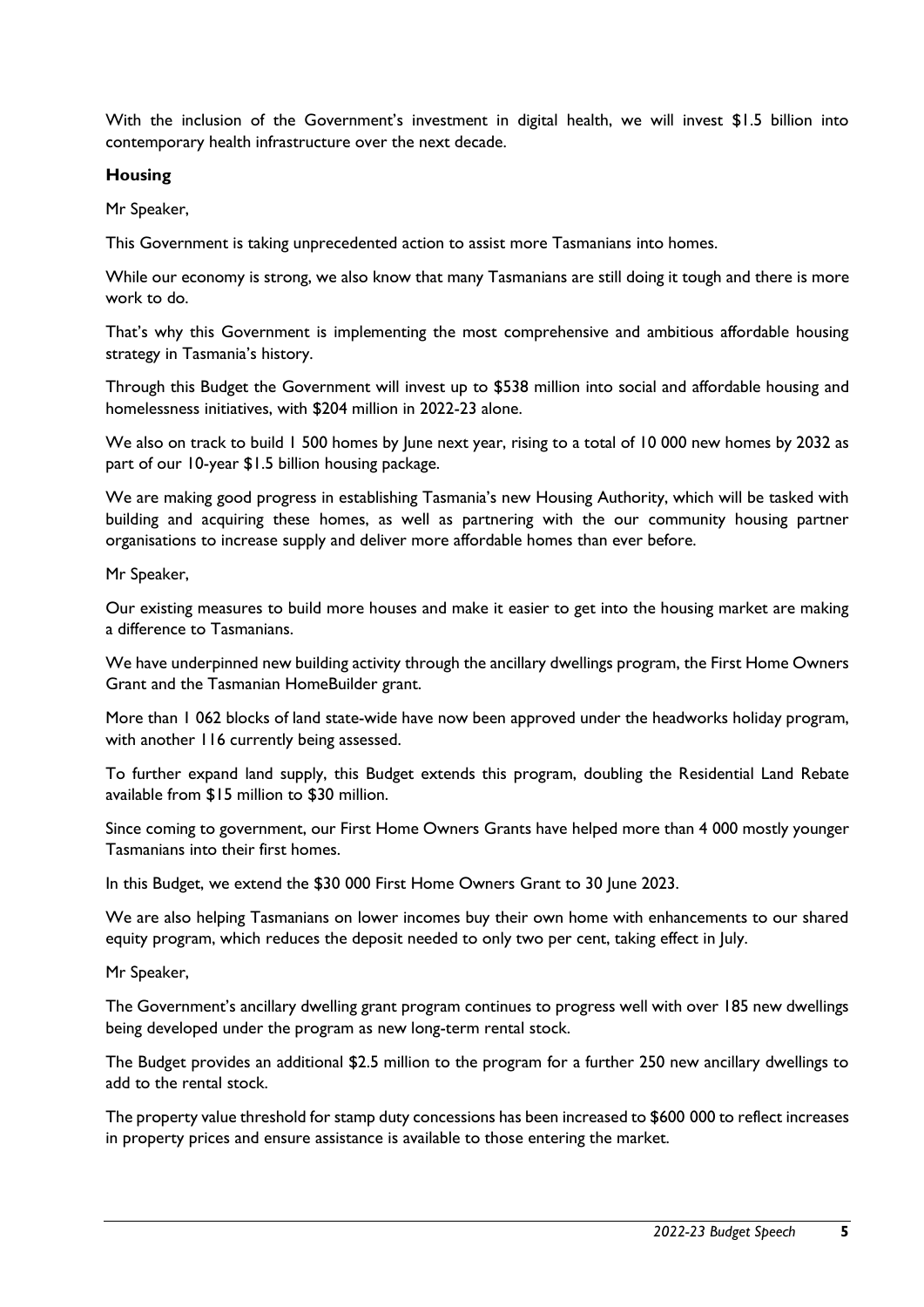And the Private Rental Incentives Program is being funded with a further \$9 million over three years to encourage property owners to make their properties available for rent to low-income households.

# **Education, Training and Skills**

Mr Speaker,

The Government continues to invest record amounts into education, skills and training with expenditure in this Budget of over \$8.5 billion.

We want all Tasmanians to have the opportunity to gain the skills they need to reach their full potential.

Learning from home throughout the pandemic highlighted the need to be flexible and to ensure students have access to remote learning, and this Budget provides \$4 million for more laptops and tablets for students which is in addition to the \$1 million already invested in this technology.

Mr Speaker,

After parents and teachers, we know that our school leaders have a big impact on student outcomes, and this Budget provides \$5 million to support principals' professional growth and lead improvements in learner outcomes.

We are also investing \$3 million into expanded resources, such as digital materials and online subscriptions, for state library users around the state.

The Government is providing high quality inclusive education for students with disability through the needs-based funding model and will commission an independent evaluation of the model next year, and engage with the new Federal Government on our longstanding concerns about funding distribution.

Mr Speaker,

The Government is investing in the renewal of ageing student and school administration systems with \$12 million to replace and modernise digital business systems.

The Budget also allocates \$250 million in infrastructure investment for new and upgraded schools around the State to build and improve classrooms and essential facilities. This includes:

- \$15 million for the redevelopment of Cambridge Primary School;
- \$11 million for the redevelopment of Exeter High School;
- \$14 million for the Hobart City High School campuses;
- \$22 million for the new Legana Primary School;
- \$46 million for the new Brighton High School;
- **\$18 million for the new K-12 Sorell School:**
- \$19 million to revitalise Cosgrove High School;
- \$24 million for the six new Child and Family Learning Centres; and
- \$17 million for the Support School Package including North West Support School.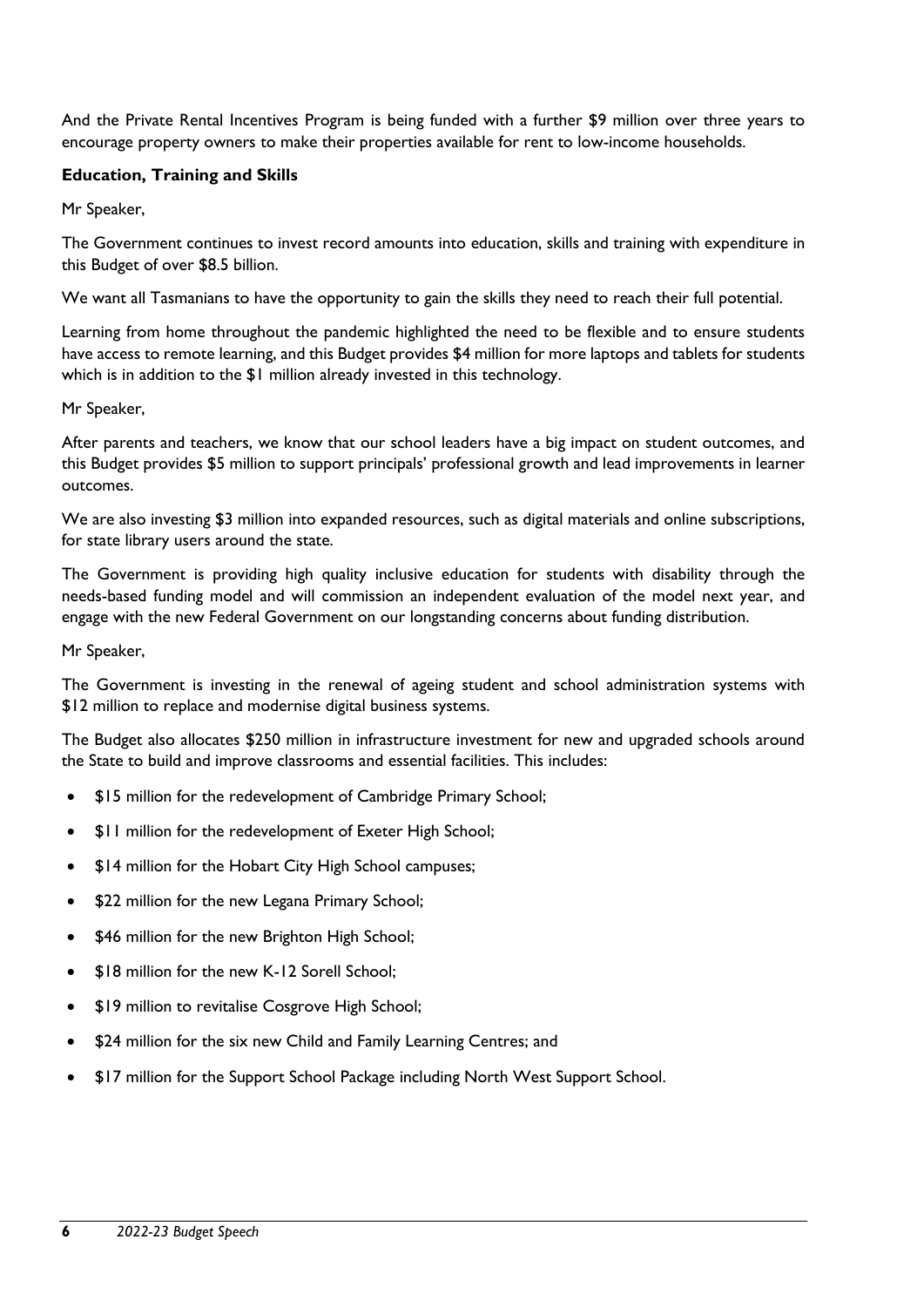Mr Speaker,

We want more Tasmanians to access the vocational training they need, and last year's Budget invested almost \$100 million to transform TasTAFE into a Government business that is fit for purpose in our booming jobs market.

Funding of over \$37 million was allocated to employ 100 extra TasTAFE teachers and now we're providing a further \$7 million for additional support services for these extra teachers.

An additional \$5 million is also provided to complete the development of the Water and Energy Trades Centre of Excellence.

Mr Speaker,

In conjunction with the Federal Government, the JobTrainer Fund has provided low or no fee training places for people looking to upskill or retrain.

This Budget provides a further \$8 million to extend the JobTrainer Fund.

Up-skilling people to work in the State's growing building and construction industry is a priority for the Government.

Our \$9 million 'High Vis Army' initiative is already supporting Tasmania's peak industry associations to develop workforce capability through a range of training and skills initiatives.

This Budget provides a further \$1 million to support the building and construction industry to attract even more skilled workers to this booming sector.

# **Community Safety**

Mr Speaker,

We are fortunate to live in one of the safest places in the world and this Budget continues investments into our police, justice, corrections and rehabilitation systems.

Since 2014, we have funded an additional 329 police officers, bolstering the frontline and our criminal investigation capability.

This Budget provides \$15 million to establish new multidisciplinary centres to ensure victim-survivors of family and sexual violence receive immediate and integrated support in a safe place.

We are also investing in policing infrastructure in our regions with \$12.5 million to upgrade the Bridgewater Police Station, \$6 million to refurbish the Launceston Police Station, \$7.5 million for the new St Helens Police Station and \$1 million for the upgrade of Rosebery Police Station.

The Budget allocates \$6 million to replace the Automatic Vehicle Location systems, \$3.7 million for new forensic scientific instruments, and \$760 000 to replace police pistols.

We are also continuing to invest in Tasmania Police's ICT systems with \$39 million provided over the next four years.

\$10 million is allocated to the Large Vessel Replacement Program and \$8 million to complete the Sorell Emergency Services Hub.

All these investments again demonstrate the Government's commitment to providing our police and emergency services with the resources they need to protect Tasmanians.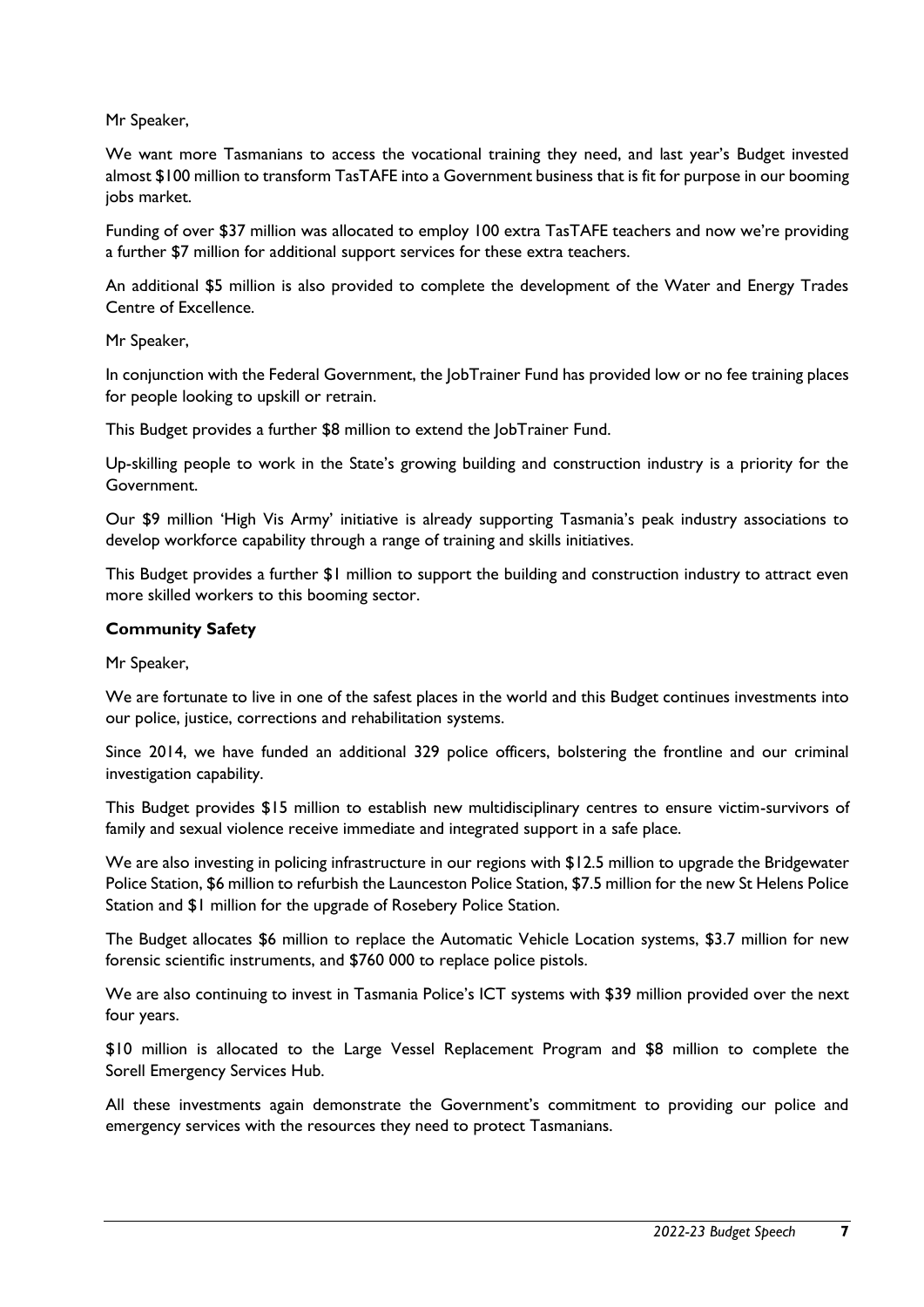#### Mr Speaker,

The Government is committed to reducing the rates of criminal re-offending, with a renewed focus on rehabilitation in our corrections system.

We have already invested into more rehabilitation programs in prisons to support successful reintegration into the community.

This Budget also allocates \$17 million to complete the new Southern Remand Centre and \$13.8 million over four years to support its safe and effective operation.

The Correctional Primary Health Services is allocated \$7.5 million to meet staffing recommendations from the Coroner, Custodial Inspectorate and Prisoner Mental Health Taskforce, increasing prisoner and detainee access to mental health services because we know the more services that support rehabilitation, the safer our state will be.

Also, we are investing \$3.6 million to replace the mobile duress alarm system and \$1.3 million for body scanning technology, while \$8 million is provided for critical infrastructure maintenance in our correctional facilities.

Mr Speaker,

Our Safe at Home Family Violence Service System is nationally recognised as an integrated justice response to family violence, and we will invest a further \$4.9 million into these services.

\$12.5 million is also allocated for the first year of Tasmania's third Family and Sexual Violence Action Plan, which will build upon and embed the successful initiatives implemented in the first two Action Plans.

Tasmania's children are so very precious to us all and a critical priority of the Government is to continue the implementation of key recommendations from the Independent Inquiry into the Department of Education's Responses to Child Sexual Abuse.

Funding of \$36.4 million is provided over four years to help keep children safe and to implement all 20 recommendations from the inquiry.

The Budget also allocates \$5.4 million for the Child Safety Service, to support improved outcomes under the Strong Families Safe Kids Child Safety Redesign.

\$6 million is provided for the continuation of the Transition to Independence initiative, supporting young people exiting care to build independence skills to maintain engagement in education and training.

We are providing \$4 million for Intensive Family Engagement Services to ensure the safety of children and to help prevent them from entering statutory care.

\$2 million is allocated to the Out of Home Care Accreditation and Carer's Register to improve standards and monitor progress against the recommendations of the Royal Commission into Institutional Child Sexual Abuse.

Mr Speaker,

Our Government established the Commission of Inquiry in order to ensure our most vulnerable are protected and past wrongs can never be repeated.

We thank victim-survivors, and their families and loved ones, for their bravery in coming forward.

These are challenging and distressing issues to share, but these stories must be heard, and the lessons need to be learned so we can ensure children and young people in this State are safe and have the best possible start in life.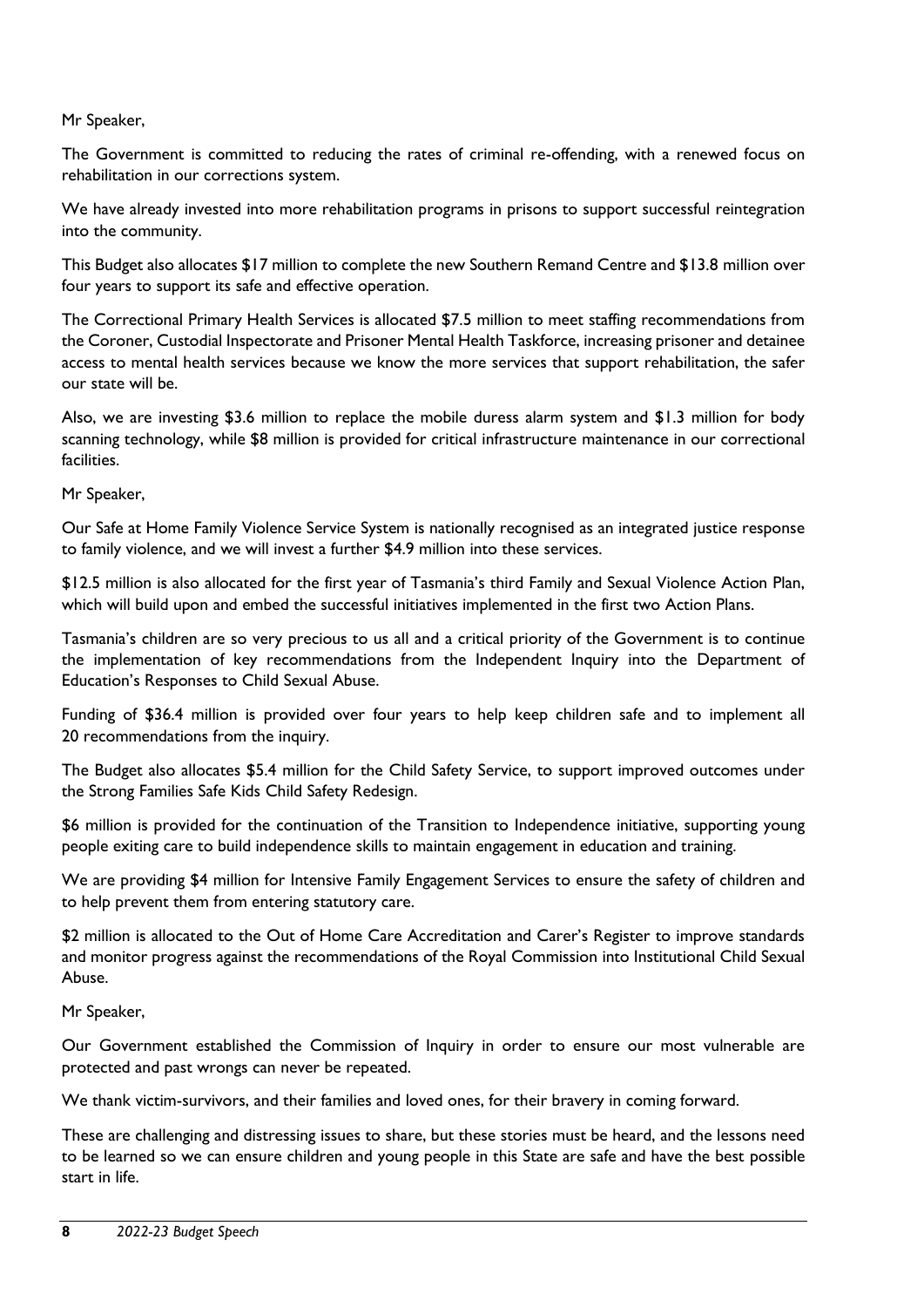With the Commission's hearings underway, we must allow the process to take its course, independent of Government.

I reiterate our steadfast commitment to acknowledging past failures of governments, going back decades, to ensure the future protection of our children and young people. The Government will continue to respond to what we hear through the Commission, and to its recommendations in due course.

This Budget provides an additional \$2.2 million towards the whole-of-government coordinated response to the Inquiry.

This is in addition to the over \$10 million already committed for the establishment and conduct of the Commission's important work - and as Treasurer I will ensure the Commission is fully funded to undertake its work, whatever is required, remembering always that our children are precious and deserve our love and protection.

#### **Governance and Accountability**

Mr Speaker,

The Government initiated the comprehensive review into the Public Trustee late last year.

While the findings were tough to hear, the review provided an opportunity to continue to improve its processes and provide better client focus.

To support the transition, the Budget provides \$4.3 million over four years to implement the Review's recommendations and a further \$4.3 million to meet the costs associated with the delivery of the Public Trustee Community Service Obligation.

The Government is also reviewing Local Government to create a more robust and capable system of local government that is ready for the challenges and opportunities of the future.

Funding of \$1.6 million is provided for this review. The Local Government Board will provide recommendations on the future role, functions and design of local government, and the structural and legislative reforms required to meet these objectives.

The Government is also committed to implement the findings of the independent review of the Tasmanian State Service and \$2 million has been provided for this purpose.

Mr Speaker,

The Budget also allocates funds to a number of our key statutory offices including:

- \$900 000 for the Integrity Commission for education and oversight functions;
- \$1.2 million for the Office of the Ombudsman to improve health complaints resolution;
- \$7.6 million for the operation of the Tasmanian Civil and Administrative Tribunal; and
- \$400 000 to further support the establishment of the new Tasmanian Disability Commissioner.

#### **Communities**

Mr Speaker,

The Government is committed to delivering better outcomes for Tasmanian Aboriginal people by working in partnership to close the gap, protect culture and heritage and co-design our next steps towards reconciliation.

This Budget provides an additional \$2 million for Tasmania's Closing the Gap Implementation Plan.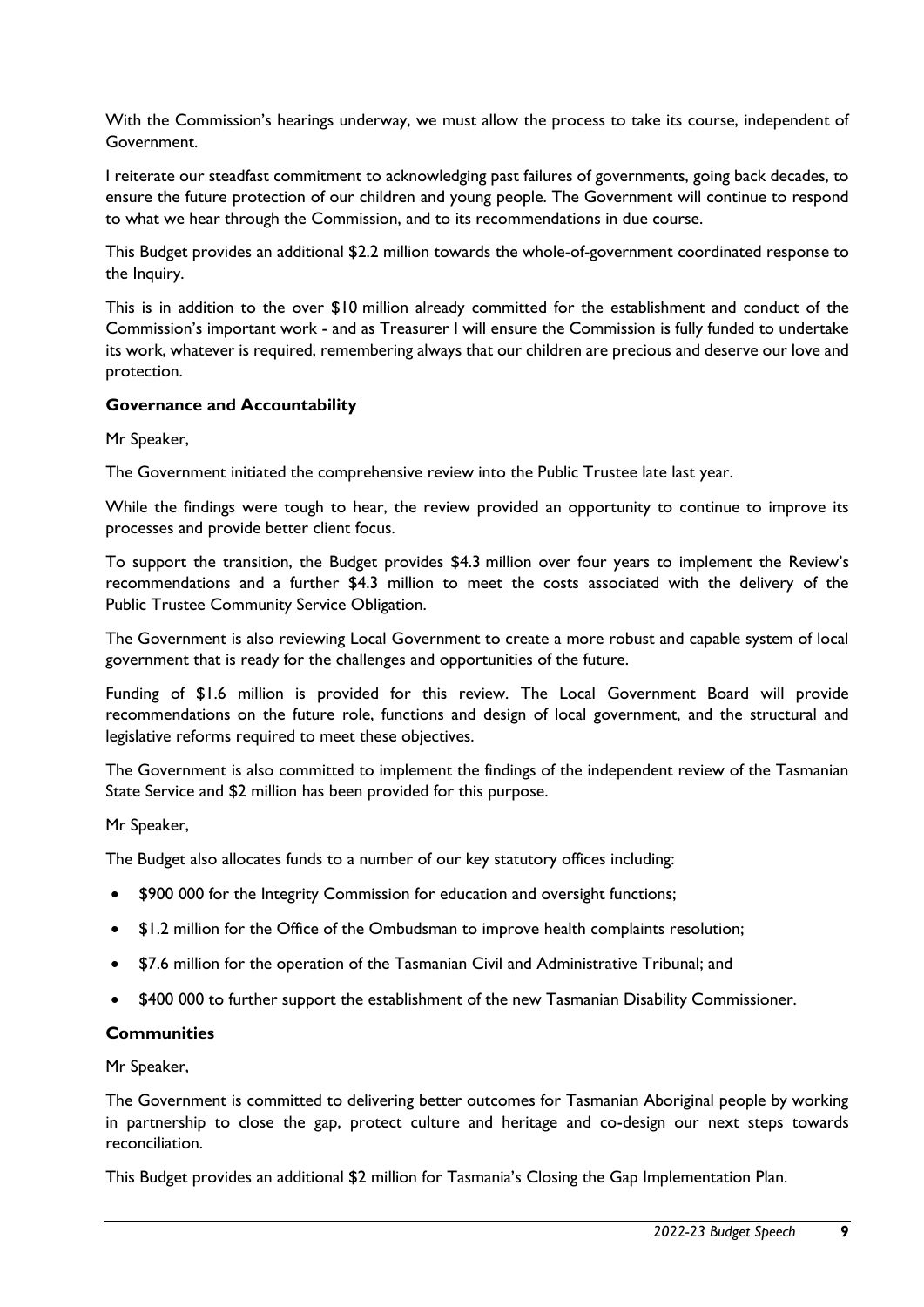This funding will focus on building the capacity of Aboriginal Community Organisations across Tasmania to better meet the needs of Aboriginal people.

The Budget also supports an expanded program of cultural burning in partnership with Aboriginal Community Organisations, with the provision of \$1.3 million over the next four years.

Within health, \$1.5 million is provided to implement our Action Plans for Improving Aboriginal Cultural Respect across Tasmania's Health System, supporting improved health outcomes for Tasmanian Aboriginal people.

And an allocation of \$500 000 will be provided to support the next steps towards truth-telling and treaty, through processes co-designed with, and led by, Tasmanian Aboriginal people.

Mr Speaker,

For the first time, this year's Budget includes a Gender Budget Statement.

This statement is one way we can highlight our policies, and the actions we are taking, to create a more inclusive Tasmania.

To support this work, \$800 000 is allocated to the Tasmanian Women's Strategy, which will guide our work for gender equality.

Funding of \$740 000 is allocated to develop a Women and Girls in Sport Strategy to provide clear and effective strategic leadership for increasing female participation in sport.

We are investing \$450 000 to support increased gender and cultural diversity across our resources sector and a further \$450 000 to promote women's leadership in hospitality.

Mr Speaker,

Our State is stronger and more prosperous because of our vibrant and diverse community, and we want to ensure Tasmanians of all cultures and backgrounds have equal opportunity to contribute and succeed.

To progress these aims, the Budget provides \$180 000 for the Tasmanian Multicultural Policy and Action Plan.

Volunteers are the backbone of our communities and \$440 000 will be provided to support Volunteer Tasmania's Safeguarding Volunteer Project.

The Council of the Ageing Tasmania has been allocated \$1.2 million to continue coordinating Seniors Week and implement activities under the Active Ageing Plan.

With the construction of the new Devonport Men's Shelter on track for completion by January, the Budget provides \$2.5 million for its operation.

Mr Speaker,

The success of the JackJumpers has reinforced the value of sport in our community.

\$1.25 million is provided in the Budget for the AFL Team Taskforce and Stadium Feasibility Study, to enable the important work of the AFL Licence Taskforce.

Funding of \$1.5 million is also allocated to Stadiums Tasmania to develop a 10-year statewide stadium plan.

The Budget provides \$1 million over the next four years to support the staging of the Ironman 70.3 Tasmania event in Hobart, which is expected to attract more than 3 000 visitors when the first event is held in February.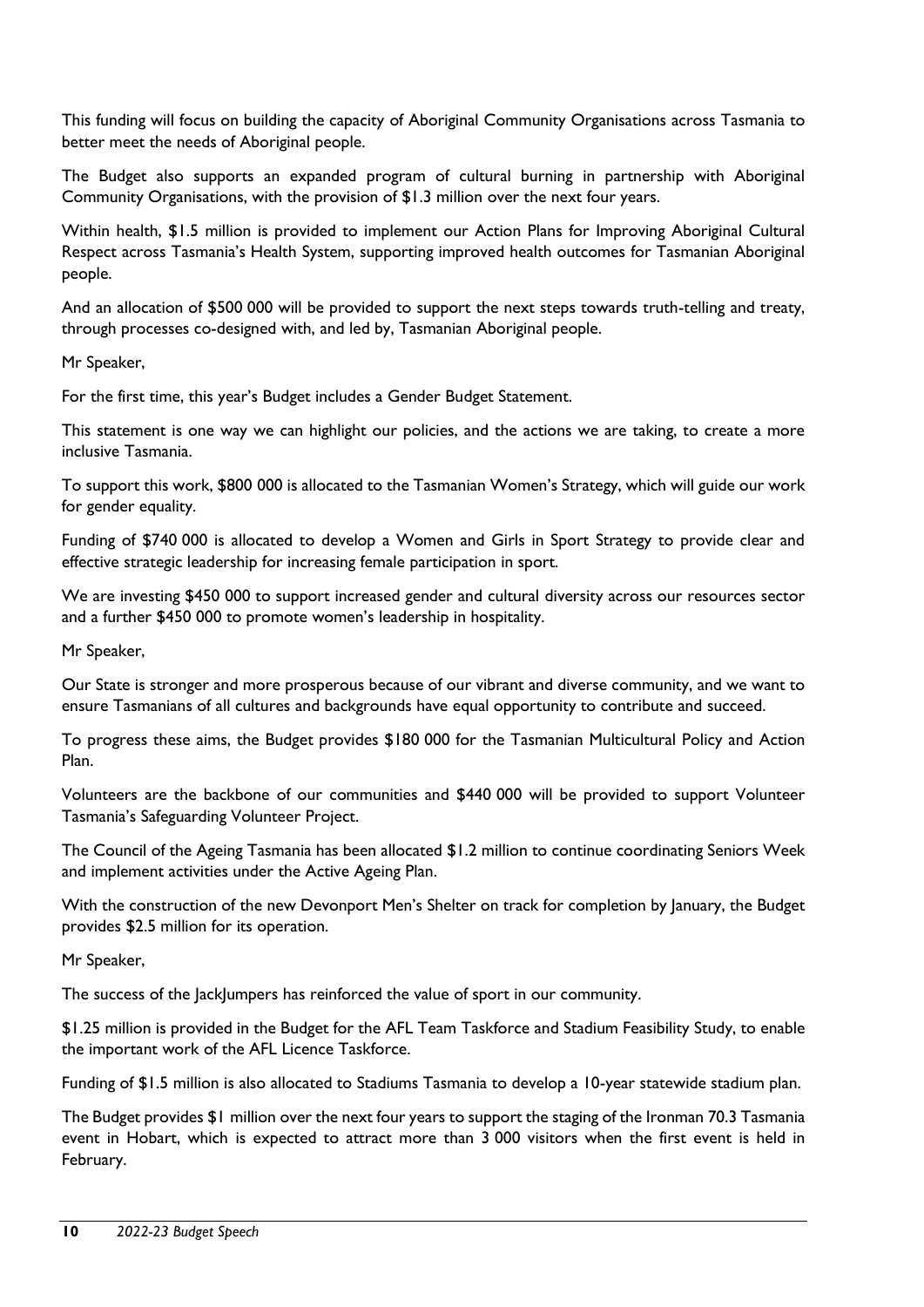\$400 000 is provided for a mountain bike pump track at St Helens on the East Coast and \$964 000 is allocated to the Cadet Stipendiary Steward program to provide career pathways for young people wanting to work in Tasmania's racing industry.

#### **Backing our Industries**

Mr Speaker,

This Government understands the importance of building the economy and supporting our industries and businesses, both large and small, to be confident, sustainable and competitive.

That is why this Budget leverages our comparative advantages by providing:

- \$1 million for power network upgrades to support the historic re-opening of the Dolphin Mine on King Island;
- \$800 000 to enable Mineral Resources Tasmania to provide enhanced services and information to our growing minerals and construction sectors;
- \$2 million to support the enhanced role of Infrastructure Tasmania in delivering government infrastructure projects;
- \$377 000 to develop a new Ten-Year Salmon Plan allowing industry and the community to identify new long-term actions for a successful and sustainable industry;
- \$400 000 for the ShellMAP Industry Market Access Program;
- \$1.9 million for the implementation of the Wild Fallow Deer Management Plan;
- \$200 000 for the Resource Security in the Forestry Sector initiative to inform the Government's strategic approach in achieving long-term sustainable wood resource security; and
- \$535 000 for the National Water Grid Authority Science Program, to encourage the environmentally conscious, sustainable use of water and promote innovation and growth.

#### Mr Speaker,

As international borders re-open, now is the time to take Tasmanian products to the world.

The Budget allocates \$1.8 million for the 2024 Trade and Investment Mission to showcase the products of Tasmanian exporters and continue growing our export markets.

Tasmanian products are prized for their high quality right around the world and attract a premium price.

To better promote Tasmanian products, Brand Tasmania is allocated \$500 000 to establish the Tasmanian Mark Certification Scheme, which will be used to promote our unique products, goods and services.

We are not only looking beyond our shores, but we are also looking to the skies.

The Budget allocates \$500 000 for the Tasmanian Space Technology Seed Fund, which will support the growth and development of Tasmania's emerging space industry, funding research and development projects for the space economy.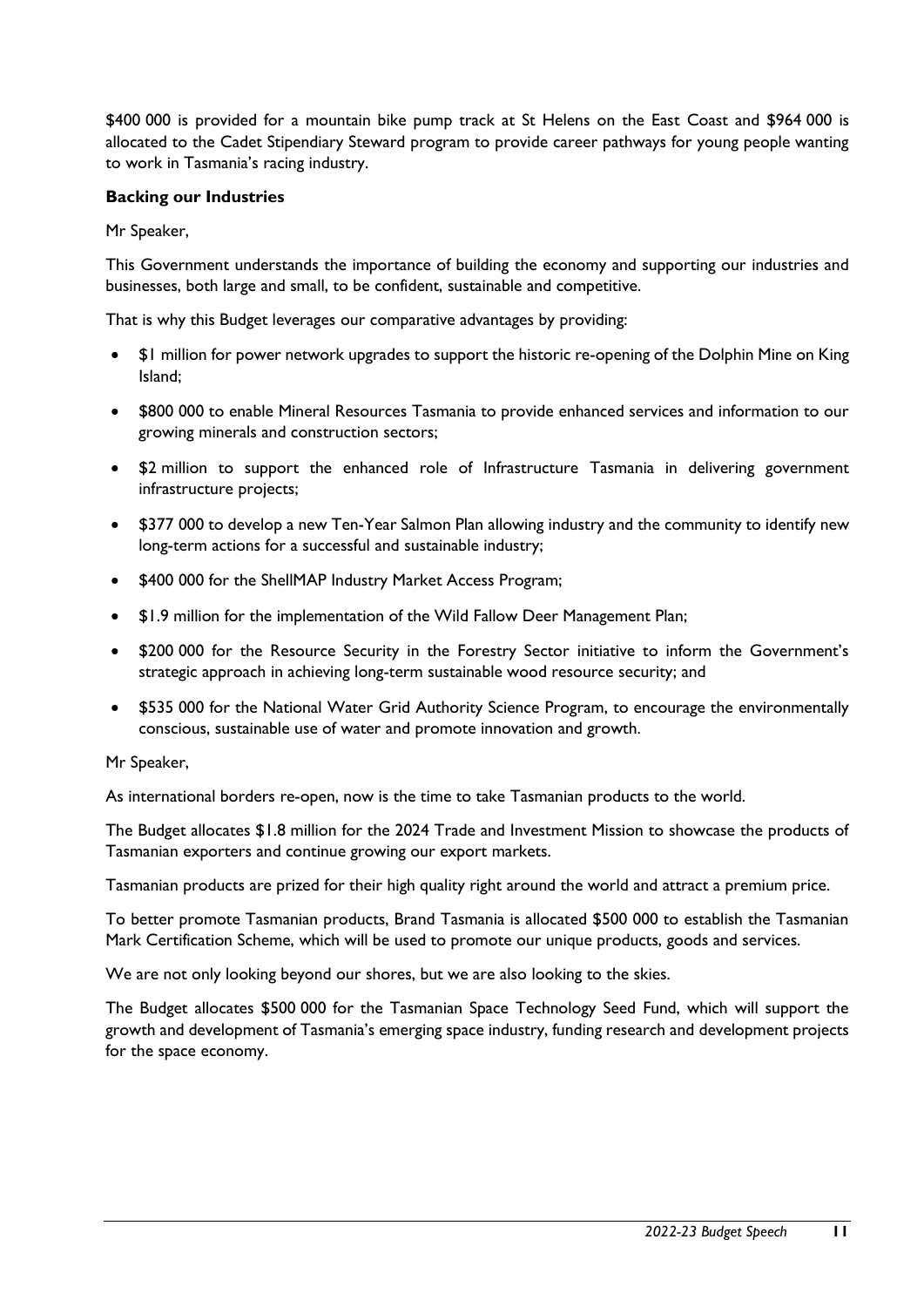# **Tourism**

Mr Speaker,

Tourism is a vital part of the Tasmanian economy, especially in our regions.

In recognition of the importance of Tasmania's tourism sector, the Budget provides \$10 million to secure the sector's continued recovery from the impact of the pandemic and maximise Tasmania's resurgent visitor economy.

Tasmania welcomes around 20 000 visitors from New Zealand each year and we expect this to increase through the introduction of the new direct flights.

We are providing \$2 million for Inbound Tourism Support to enable Air New Zealand to deliver a direct service between Hobart and Auckland.

#### **Natural Resources and Environment**

Mr Speaker,

The Government is committed to protecting our environment and promoting the benefits of primary industries and agriculture in Tasmania.

This Budget allocates \$8 million to Tasmania's independent Environment Protection Agency to perform environmental assessments, whilst also providing a further \$2 million to meet operational costs.

This Budget provides \$3.3 million to implement the Tasmanian Wilderness World Heritage Area biosecurity strategy to respond to the threat of invasive weeds, animals and diseases.

In addition, \$1.3 million is provided to strengthen biosecurity on the Bass Strait Islands by funding full-time officers on Flinders and King Islands.

With a Budget allocation of \$6.5 million, the Reserve Activity Assessment Reforms Project will enshrine in legislation an independent panel to assess and review significant proposals, a process for administrative appeals and the publication of leases and licences.

Mr Speaker,

The Royal Tasmanian Botanical Gardens is the second oldest botanic gardens in Australia and it's a show piece for the State's precious flora.

To continue to sustain the Gardens, an additional \$1 million is provided over four years to meet its operating costs and to fund a review of the Garden's Strategic Master Plan.

The Budget also allocates \$300 000 to support the operations of the National Trust in managing its heritage properties and to facilitate strategic business transformation activities.

Mr Speaker,

The findings of the Royal Commission into National Natural Disaster Arrangements were delivered in October 2020 and the Government welcomed the report.

Consistent with the recommendations, we've increased resourcing for bushfire risk mitigation, and we are investing in indigenous fire management as well as further research into natural disasters, compound events and resilience.

In this Budget, a further \$5 million is provided to implement the Commission's recommendations.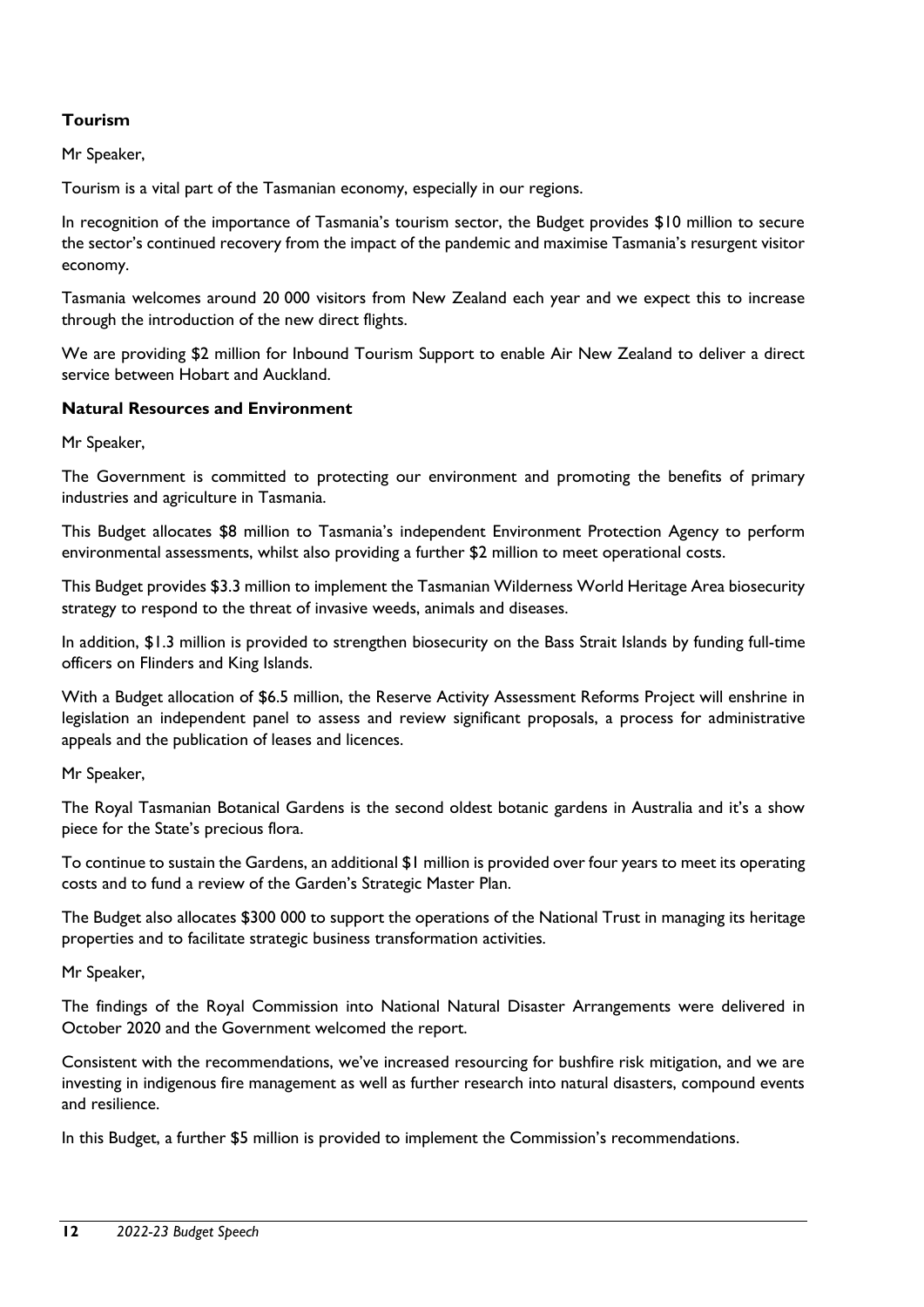The Budget also includes \$144 million for maintenance, restoration and upgrades of our parks and reserves infrastructure, including \$18.7 million for the Next Iconic Walk in the Tyndall Range on the stunning West Coast.

# **Climate Change and Renewables**

Mr Speaker,

We will strengthen Tasmania's future by investing to grow and diversify our economy and build its resilience.

We are powering ahead to meet our ambitious climate and renewables targets: net zero emissions or lower, from 2030, and 200 per cent renewable by 2040. These targets will drive productivity and economic growth, demonstrate leadership, and diversify our economy into new industries and opportunities.

Tasmania is a leader in climate change action, having achieved our target of net zero emissions in six of the last seven years. And in November 2020, Tasmania achieved 100 per cent self-sufficiency in electricity from renewable sources.

Tasmania's enviable emissions profile will deliver brand benefits and generate investment and jobs.

The Budget includes \$800 000 to implement the recently released Renewable Energy Coordination Framework, which prioritises the actions necessary to support the future growth of renewable energy sector.

We will invest a further \$2.3 million towards transitioning the Government fleet to electric vehicles by 2030, reducing our dependence on imported fuels, increasing demand for our renewable energy and reducing emissions and operating costs. This has the added benefit of bringing more electric vehicles to the Tasmanian used car market.

The Budget also includes \$9.8 million to support our nation-leading target of net zero emissions from 2030, and towards our next Climate Change Action Plan to identify practical actions to reduce emissions.

Mr Speaker,

We are also well on the way to implementing the historic agreement we made with the Australian Government to deliver Marinus Link and Battery of the Nation.

Working with our Government businesses we will match the Australian Government's funding to support Marinus through to Final Investment Decision, while Hydro Tasmania will also provide up to \$58 million for Tarraleah Power Station, as part of the broader Battery of the Nation project.

And our bold plan to be a globally significant producer of green hydrogen from 2030 is also gaining momentum, with Bell Bay in Northern Tasmania the perfect location for a nation-leading green hydrogen hub.

#### **Infrastructure Investment**

Mr Speaker,

In our growing State, the Government is continuing to invest in next-generation infrastructure for Tasmanians, which builds better communities, provides better services, opens more opportunities and creates more jobs.

The Government will invest a record \$5.6 billion over the next four years in infrastructure for our hospitals, schools, and communities.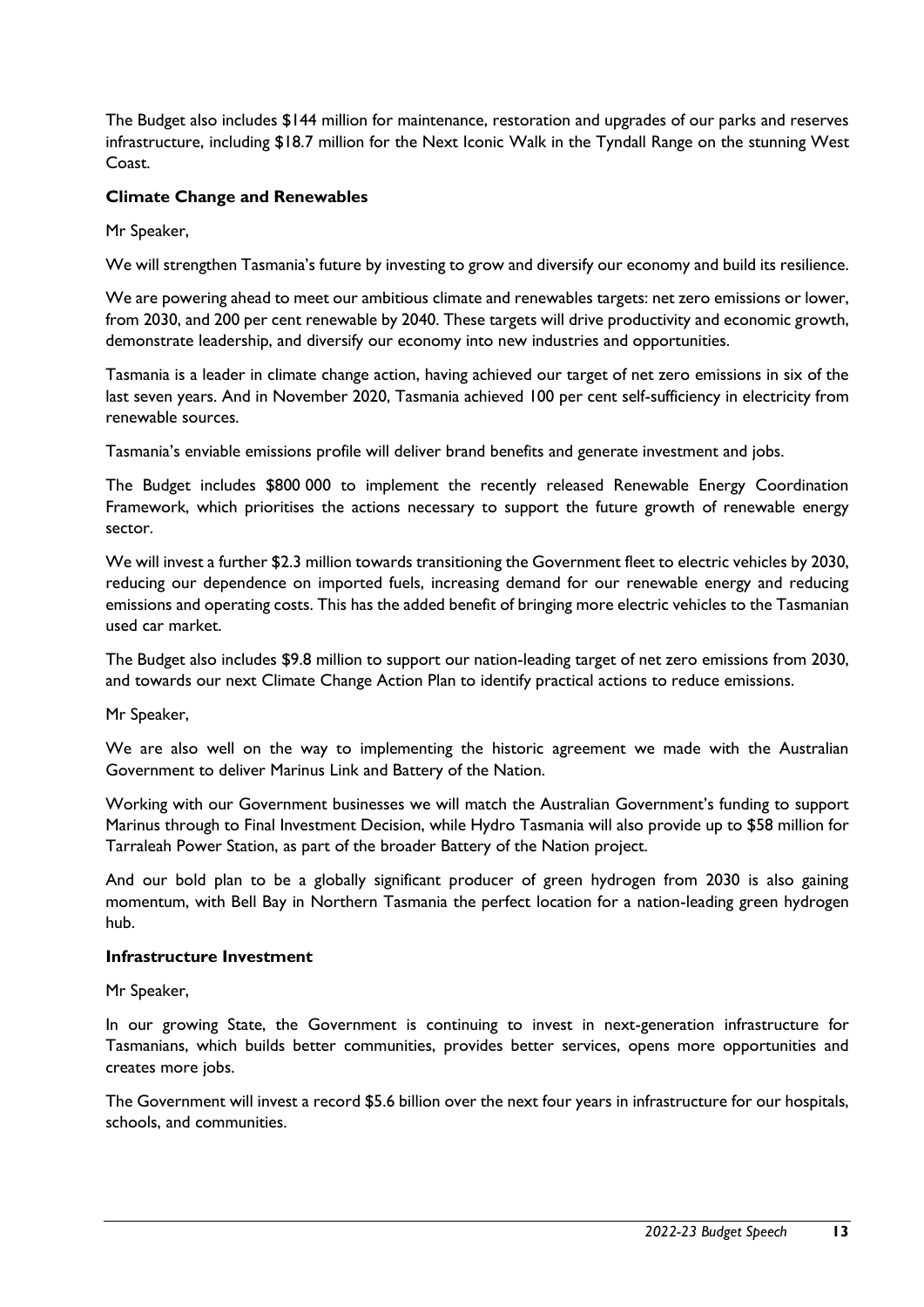In addition to the health, education and housing infrastructure already outlined, we are investing \$222.9 million into critical infrastructure in our law and order system, including \$91 million towards the new \$270 million Northern Prison and \$37.5 million for the Burnie Court Complex.

We are again making record investments into our roads and bridges with \$2.7 billion this Budget.

This investment includes \$731 million for the new \$786 million Bridgewater Bridge, which has now received planning approval, demonstrating the first use of the Major Projects legislation and removing the final hurdle to construction starting this year.

The Budget invests \$633 million over the next four years for Roads of Strategic Importance right around the State, while also providing an \$81.5 million boost in maintenance of the State's network of roads and bridges, lifting the total maintenance spend by more than 26 per cent to \$388.5 million over the next four years.

The Budget continues to provide funding for other critical road infrastructure including:

- \$166 million to progress the Greater Hobart Traffic Solution;
- \$112 million towards the ongoing improvement of the Midland Highway;
- \$85 million for the Urban Congestion Fund;
- \$60 million to continue implementing the Launceston and Tamar Valley Traffic Vision;
- \$51 million for the South East Traffic Solution;
- \$42 million for the Algona Interchange and Kingston Bypass duplication; and
- \$22 million for the Channel Highway bypass of Huonville.

Importantly, \$64 million is provided for Road Safety Projects, while \$17 million is allocated to new Park and Ride facilities to give commuters choice and reduce congestion.

Mr Speaker,

The Government delivered a trial of our new Bellerive-Hobart ferry last year and it has proven a great success with around 600 passengers per day using the service through the summer period.

This Budget provides \$19 million over the next four years to lock in this exciting new service between Hobart and Bellerive so that our recent success is made permanent.

The initiative also includes funding for the design and construction of a floating pontoon at Bellerive and infrastructure to improve all weather passenger amenity and the general upgrade of the wharf area.

#### **Conclusion**

Mr Speaker,

This is a deliberately comprehensive Budget, a responsible Budget, a Budget that shows in detail that we can lead with both our hearts and minds, to secure a future that delivers for all Tasmanians.

It is about listening to Tasmanians and making their priorities, our priorities.

It is about investing in the future, using our strengths and building on the strong foundations we have established since 2014.

The Rockliff Liberal Government understands the current pressures on household budgets from tragic, unjust, and complex world events beyond our control.